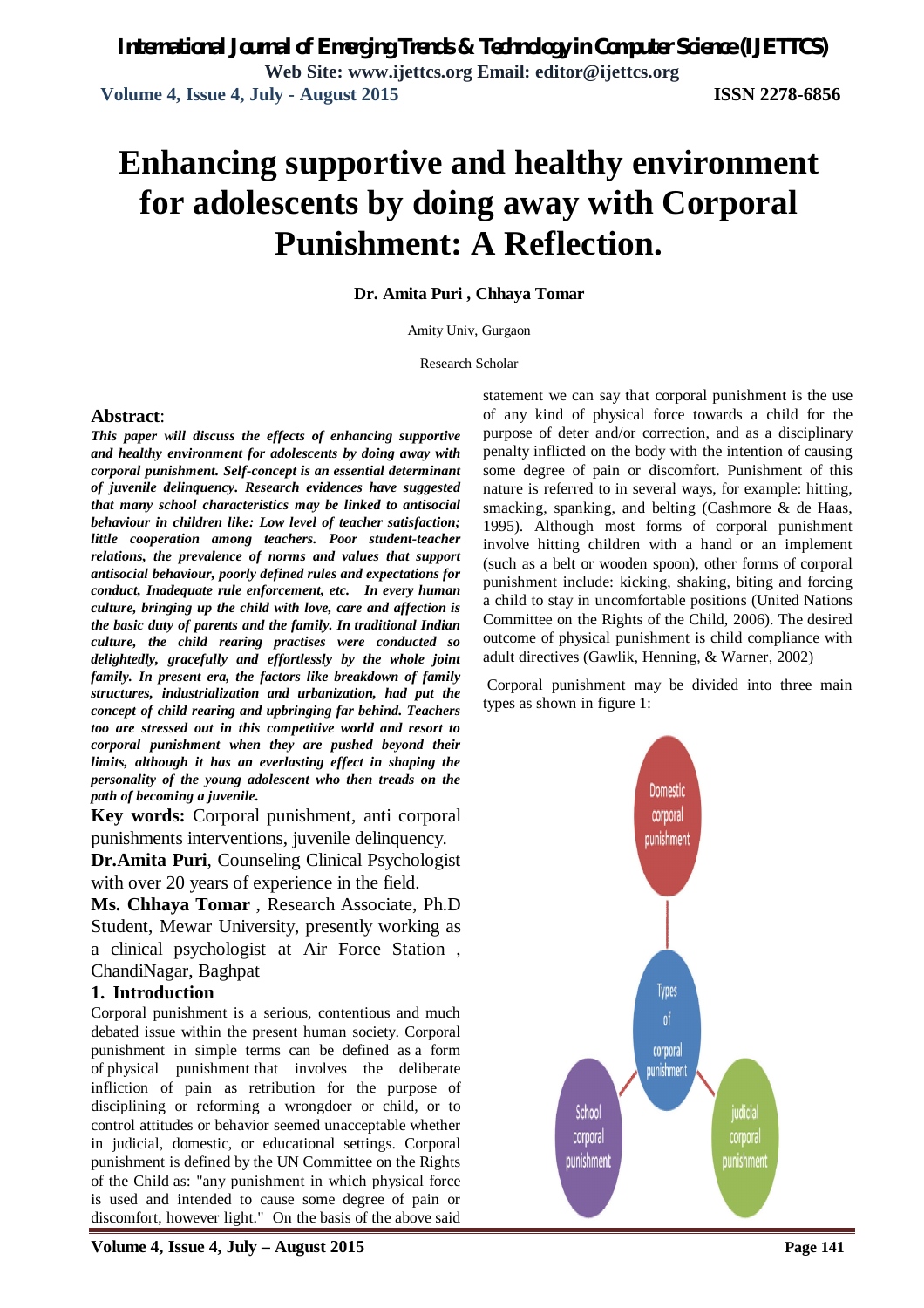## *International Journal of Emerging Trends & Technology in Computer Science (IJETTCS)* **Web Site: www.ijettcs.org Email: editor@ijettcs.org**

 **Volume 4, Issue 4, July - August 2015 ISSN 2278-6856**

**Figure 1**: Types of corporal punishment

*A.* **Parental or domestic corporal punishment:** when children are punished by their parents guardians or care takers, such type of punishment is known as parental or domestic corporal punishment.

*B.* **School corporal punishment:** the term school corporal punishment refers to that type of punishment in which children are punished by teachers or school administrators.

*C.* **Judicial corporal punishment:** when children are punished as part of a criminal sentence ordered by a court of law than this comes under the category of judicial corporal punishment.

## **2.Effects of corporal punishment on children; Research Reviews**

Research findings regarding the use of corporal punishment towards children has examined a number of different outcomes. Accumulated research supports the theory that corporal punishment is an ineffective discipline strategy with children of all ages and, furthermore, that it is often dangerous. Corporal punishment most often produces in its victims anger, resentment, and low self-esteem. It teaches violence and revenge as solutions to problems, and perpetuates itself, as children imitate what they see adults doing. Research substantiates the following consequences of corporal punishment:

## **2.1: It teaches children that hurting others is okay.**

The message that the young offenders got through corporal punishment is that violence is a more reliable and effective option for solving problems (for eg. Straus, Sugarman, & Giles-Sims, 1997). Linke (2002) also found that corporal punishment teaches a child that problems can be easily solved through physical aggression.

## **2.2: It may damage children physically.**

Krug E. G. et al, (2002), stated that corporal punishment is the direct cause of many children's physical impairment , he further added that corporal punishment killed thousands of children and many more caused injures due to corporal punishment. A study in **Canada** found that people who had been physically punished as a child (defined as having something thrown at them, being pushed, grabbed, shoved, slapped or spanked) but had not experienced more severe forms of assault were more likely to experience psychiatric disorders as adults than those who had not been physically punished as children, but less likely than those who had experienced more severe forms of assault as children (being kicked, bitten, hit with a fist

or object, beaten up, choked, burned, or scalded),(Afifi, T. O. et al ,2005).

## **2.3: It opens the door to physical abuse.**

A consistent pattern of physical abuse exists that generally starts as corporal punishment, and then gets out of control (Kadushin & Martin, 1981).

## **2.4: It is not effective in the long term**

Research has indicated that corporal punishment is effective in achieving immediate child compliance (Gershoff, 2002) and others have argued that corporal punishment fails to teach a child self-control and inductive reasoning.

## **2.5: It damages children's development**

Some reviews of the literature suggest that corporal punishment may lead to adverse child outcomes (Gershoff, 2002; Linke, 2002; Smith et al., 2004). For example, in a review of the research, Smith et al. (2004) examined a number of negative developmental consequences for children who had experienced corporal punishment, including: disruptive and anti-social behaviour; poor academic achievement; poor attachment and lack of parent-child warmth; mental health problems (particularly internalising problems such as depression); and substance and alcohol abuse. Corporal punishment adversely affects children's cognitive development. Children who are spanked perform poorly on school tasks compared to other children (Straus et al., 1997). While there are no clear answers regarding the consequences of using corporal punishment as a disciplinary strategy towards children, what is clear is that there is limited evidence to support any positive outcomes associated with corporal punishment (Ferguson, 2013; Lynch et al., 2006). There is still some debate about how well existing research distinguishes between severe physical abuse and physical discipline such as smacking, but current research efforts are looking to distinguish these behaviours more clearly (Ferguson, 2013; Lynch et al., 2006).

### *D.***Circumstances leading to children being the recipients of corporal punishment ; A Reflection**

Enormous numbers of children experience corporal punishment in their homes, schools, care settings and the penal system in all world regions. A major UNICEF study of child discipline more than 30 low- and middle-income countries found that on average 75% of children experienced violent discipline, with 17% experiencing severe physical punishment (being hit or slapped on the face, head or ears or being hit over and over with an implement);(UNICEF, 2010). Certain children are particularly likely to experience corporal punishment. For example, a 2012 meta-analysis of 17 studies found that children with disabilities were 3.6 times more likely to experience physical violence, including corporal punishment, than children without disabilities (Jones, L.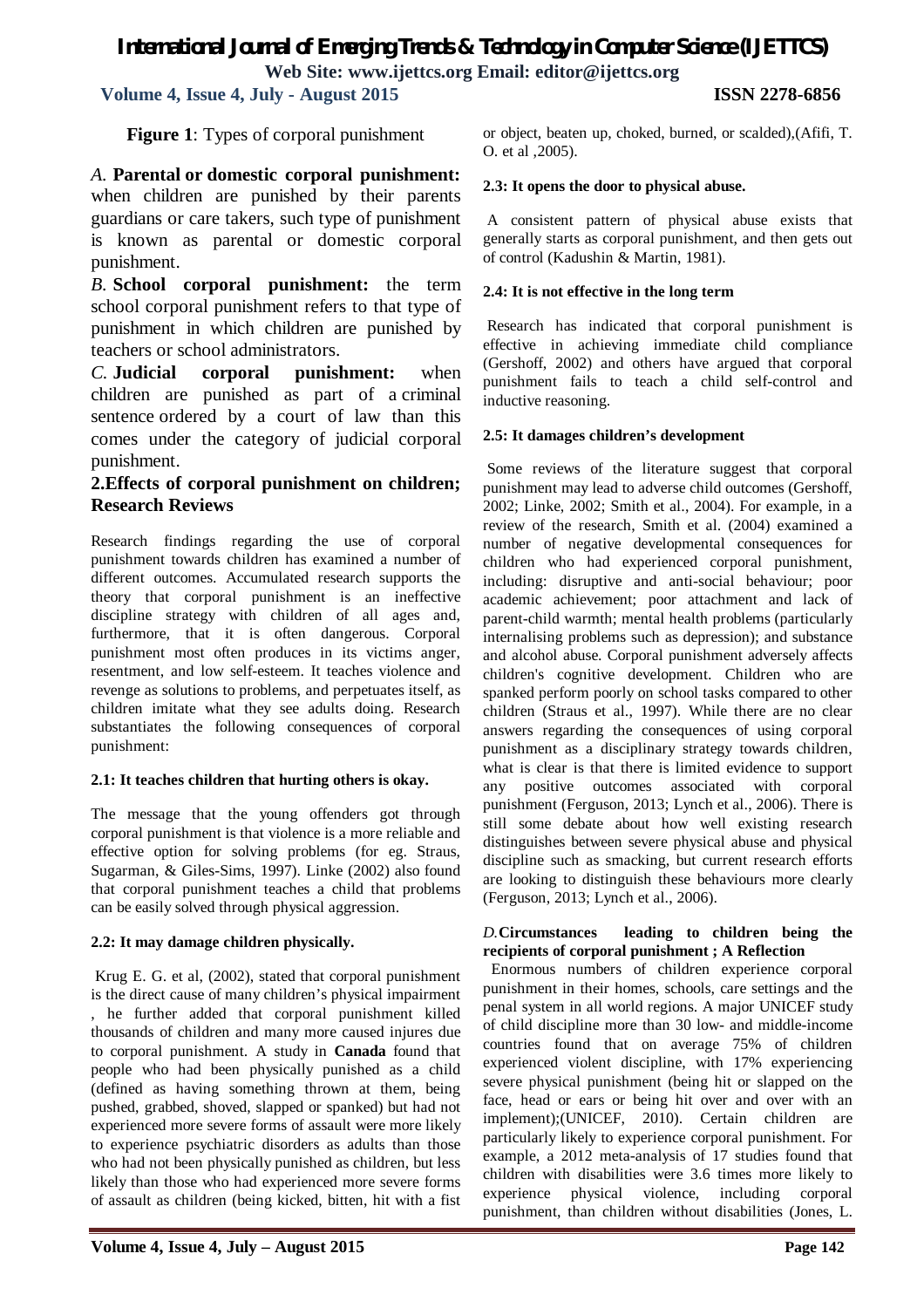## *International Journal of Emerging Trends & Technology in Computer Science (IJETTCS)* **Web Site: www.ijettcs.org Email: editor@ijettcs.org**

## **Volume 4, Issue 4, July - August 2015 ISSN 2278-6856**

et al, 2012). Young children are especially vulnerable to corporal punishment. Children from minority groups, including linguistic, ethnic and sexual minorities, may be more likely to experience corporal punishment than others, and corporal punishment may have a gender dimension, with girls and boys experiencing different types or frequencies of violent punishment.

### *E.* **Epidemic of corporal punishment:**

In recent years, corporal punishment killed thousands of children. Many children caused injures due to corporal punishment. Krug E. G. et al, (2002), stated that corporal punishment is the direct cause of many children's physical impairment. Dobbs, T., 2007, also conducted a study in New Zealand on 80 children aged 7-14 and asked about their views on physical punishment, they described being hit with implements including belts and tennis on the face and head. They further added that they were being forced to ingest soap and mustard. The children who took part had no known or alleged history of child abuse or neglect (Dobbs, T., 2007). Additionally, a major **Canadian** study found that nearly three quarters (74%) of all cases of "substantiated physical abuse" were cases of physical punishment and 27% of "substantiated emotional maltreatment incidents" were initiated as a form of punishment. In the vast majority of cases of "substantiated physical abuse", physical violence was the primary form of maltreatment. Of these cases, most involved forms of violence typically used as punishments: just over half (54%) involved children being slapped or "spanked", 30% involved children being shaken, pushed, grabbed or thrown, 21% involved children being hit with objects and 8% involved children being punched, kicked or bitten (Trocmé, N. et al, 2010). In a **UK** study with children aged 5-7, children's comments about "smacking" included *"it feels like someone banged you with a hammer*" (five year old girl) and *"it hurts and it's painful inside – it's like breaking your bones"* (seven year old girl); ( Willow, C. & Hyder, T., 1998).

## **4.Alternatives to Corporal Punishment**

- Educators and psychologists who oppose the use of corporal punishment state that teachers should impose non physical disciplinary measures as an alternative to beatings. Advocates propose that teachers require students to write a statement describing the negative effects of their behavior or to apologize for the mistakes in front of their classmates. Instructors can require the misbehaving child to sit on a chair or a mat at the back of the room and to think about his/her mistakes and of ways to improve his/her behavior (Human Rights Watch,1999).On the basics of different research some alternatives of corporal punishment may be:
- Teachers may provide appropriate confidence to the child;
- Teachers can make rules (appropriate to the child's age and stage of development);
- $\overline{\phantom{a}}$  Teachers can set and enforce boundaries;
- $\overline{\phantom{a}}$  Teachers may help the child to generate positive selfconcept;
- $\pm$ Teachers can explain to the child why certain behaviour is inappropriate;
- $\triangleq$ Teachers can positively reinforce a child by rewarding the desired behaviour;
- $\frac{1}{\sqrt{1}}$  Teachers should also encourage children to realise and accept their mistake;
- **T**eachers should have cooperative attitude towards children;
- $\pm$  Teachers should provide them the privilege of feeling comfortable with a wide range of emotions.
- $\overline{\phantom{a}}$  Teachers should provide appropriate supervision.
- Teachers should encourage desired behaviours;
- $\pm$  Teachers should help the child to form the ability to trust others.
- Teachers can also provide proper guidance and counselling;
- $\triangle$  Teachers can use "time out", "praising", "encouraging" and "rewarding" strategy.

### **5.Conclusion**

Most of the research indicates that school corporal punishment by teachers is frequent in mostly countries including India. It has considerable consequences not only on victims but it is also traumatic to witnesses. This issue should be a national health and social concern as it is not only traumatic for victims, but also provides a negative role model to witnesses and can give rise to serious mental problems and socialising difficulties such as difficulties socialising with peers; peer rejection and other mental pathologies. School corporal punishment issue is poorly documented as it is still a taboo in some developed countries like India where these concerns have given birth to deeper investigation at school level is required because many schools have implemented prevention programs throughout the world but corporal punishment by teachers is frequently in use in mostly countries including India. These concerns also have given birth to a whole spate of measures at the policy making level because this can lead them becoming offenders including delinquency and criminal behaviour.

#### **References**

- **[1]** Afifi, T. O. et al (2005), "Physical punishment, childhood abuse and psychiatric disorders", Child Abuse & Neglect, 30: 1093–1103
- [2] Cashmore, J., & de Haas, N. (1995). Legal and social